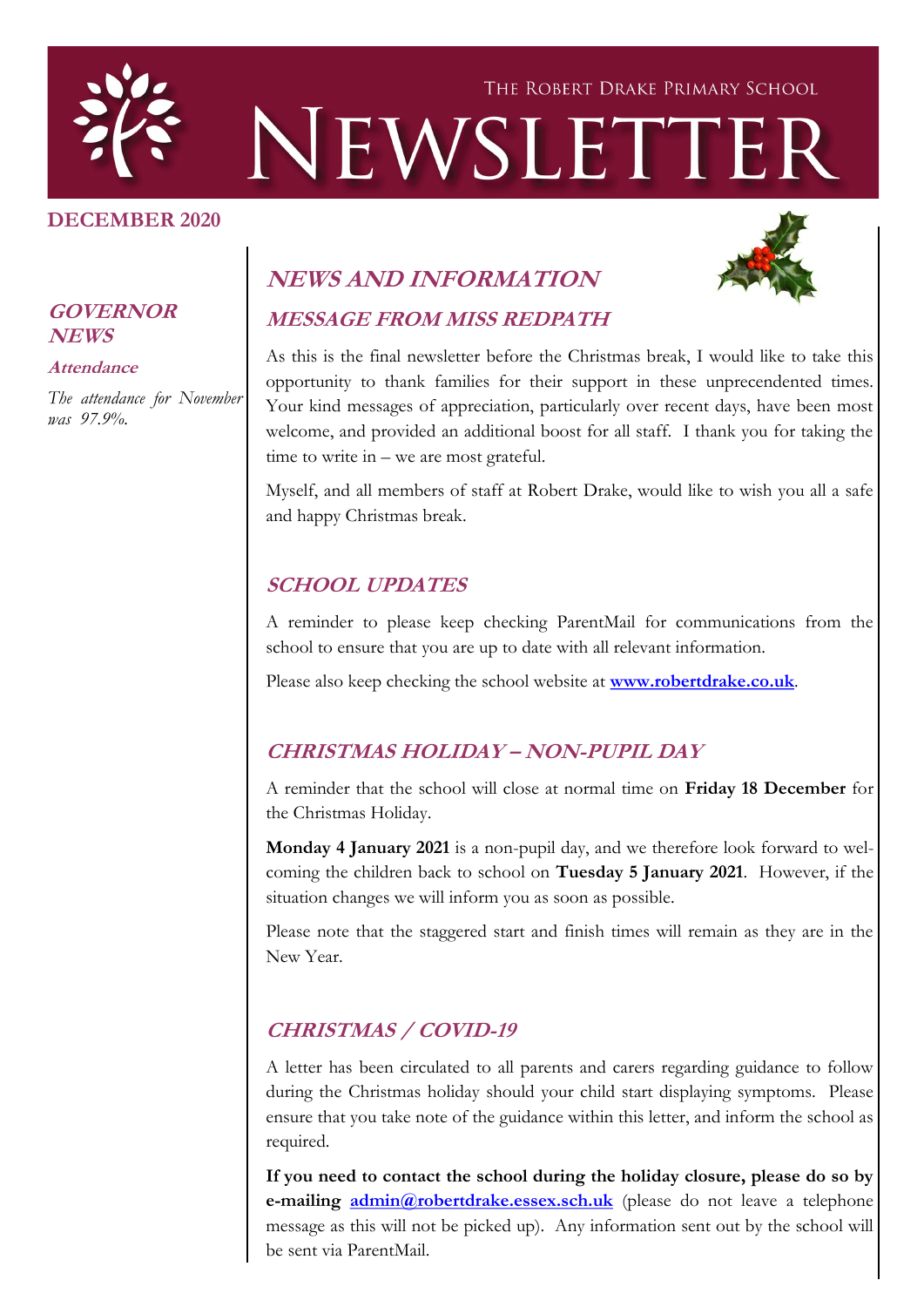### **COVID-19 TESTS**

Please ensure that if any member of your household arranges for a Covid-19 test, then in accordance with government guidance ALL members of the household need to self isolate until the results of the tests are known.

If a test is arranged during the school day, then the school must be informed and the children collected as soon as any test has been arranged.

Could all parents and carers please ensure that they keep the school informed of any tests taking place within your household, and also notify us as soon as any results are known. The school must be informed of any negative result before children return to school.

#### **DEANES SPORTS CAMPS**

Deanes will be running sports camps over the Christmas holidays. To book please visit [www.deanessportscentre.com/holiday-camps](http://www.deanessportscentre.com/holiday-camps)

### **ESSEX LIBRARIES WINTER READING CHALLENGE**

Essex Library Services are hosting a Winter Reading Challenge to encourage the love of reading by providing large bookmarks which will be stamped for each book the child reads. The aim is to read six books over the winter period – this year's theme is Animals of Snowy Wood. For further details visit [www.libraries.essex.gov.uk/news/](http://www.libraries.essex.gov.uk/news/the-winter-reading-challenge-is-here/) [the-winter-reading-challenge-is-here/.](http://www.libraries.essex.gov.uk/news/the-winter-reading-challenge-is-here/) 

### **BIKEABILITY**

Year 6 completed their Bikeability the other week. Riley, Jude and Penny enjoyed learning new things like how to go round roundabouts safely, and giving way at junctions with main roads. They also learnt about how to signal properly whilst riding their bikes on the road, and were told how to cross roads safely and confidently. Learning something new that was outside of school was great and they are looking forward to riding their bikes to school.

### **CHILDREN DUE TO START SCHOOL SEPTEMBER 2021**

As previously advised, the school was unable to hold an open evening or book in tours for parents / carers and children who are due to start school in September 2021.

Instead, there is a video tour that has been uploaded to the school's website, and also information regarding admissions. If parents / carers require any further information, then they should contact the school office.

Feel free to pass on this information to anyone you know who has a child due to start school next September.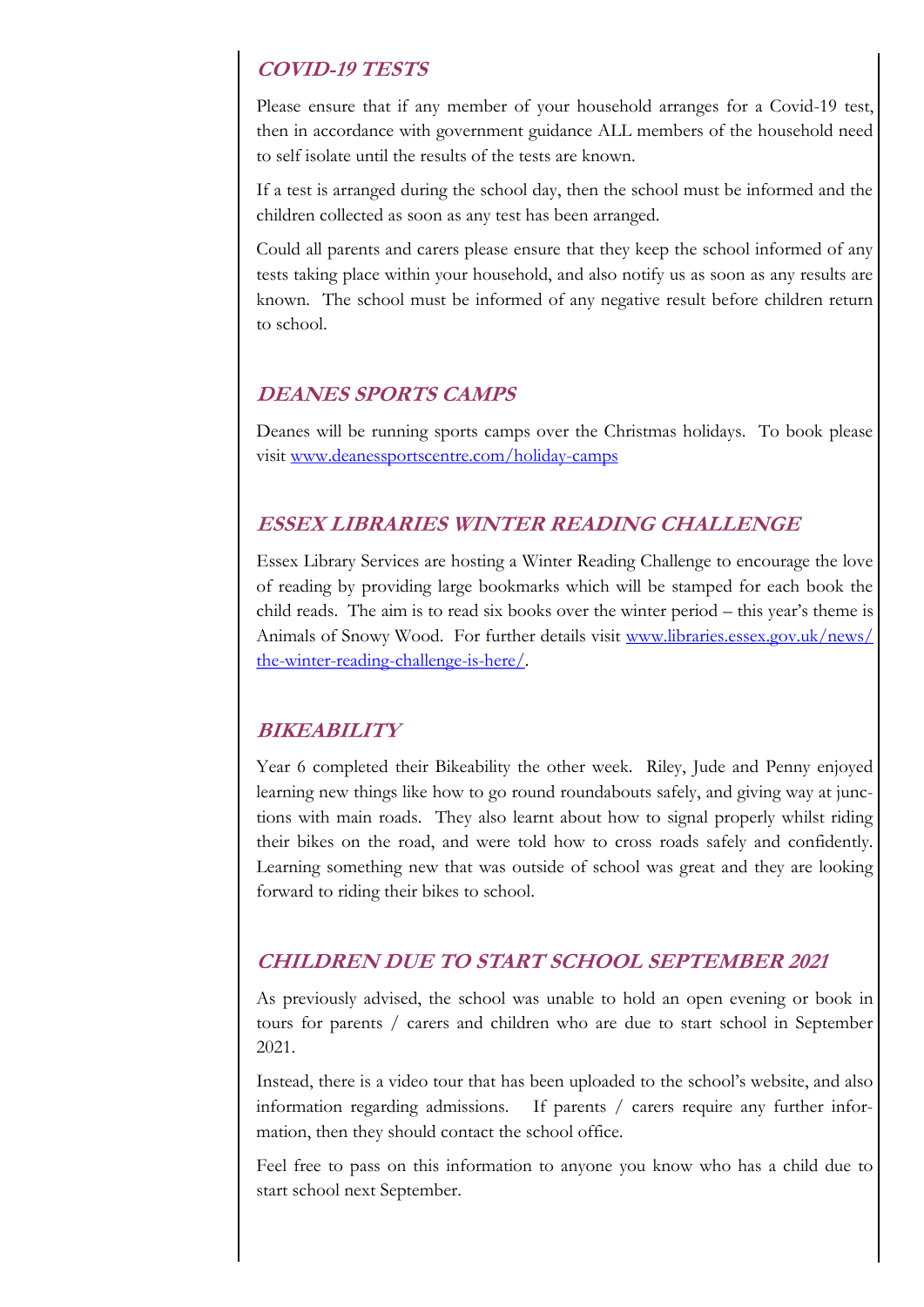### **HOUSE POINTS**

Current house points stand at:

Pegasus – 490

Griffin – 392

Dragon – 437

Phoenix - 375

The winning house team for Autumn Term will be announced 16 December and the winning team will be able to wear an item of clothing of their house colour.

### **DISADVANTAGED PUPIL FUNDING/FREE SCHOOL MEALS**

The Pupil Premium Funding is allocated to children from low-income families who are currently known to be eligible for free school meals and children who have been looked after continuously for more than six months.

You may register your child for Free School Meals if you receive a range of benefits such as Income Support, Income-based Jobseeker's Allowance, Income-related Employment and Support Allowance and Child Tax Credit (provided your annual income does not exceed  $f(16,190)$ .

If you think you may be eligible, registering is quick and easy.

If your child is in Year 2 or below, please call the School Office and we will send you through a form to complete.

If your child is in Years 3—6, Essex County Council has an online application form on their website: **https://www.essex.gov.uk/free-school-meals.**

If you meet the eligibility criteria, registering for Free School Meals will bring more money to the school which will benefit your child. Our Pupil Premium Funding is also used to provide support for pupils in a number of ways. As well as enabling your child to have the option of a free, healthy meal at lunchtime, other benefits may also be available for registered children, such as help with the cost of school trips. Further details are available on the school website.

Please be assured that registering for Free School Meals is completely confidential and your child's peers need not know they have applied. Please contact the school office if you have any questions or require help with your application.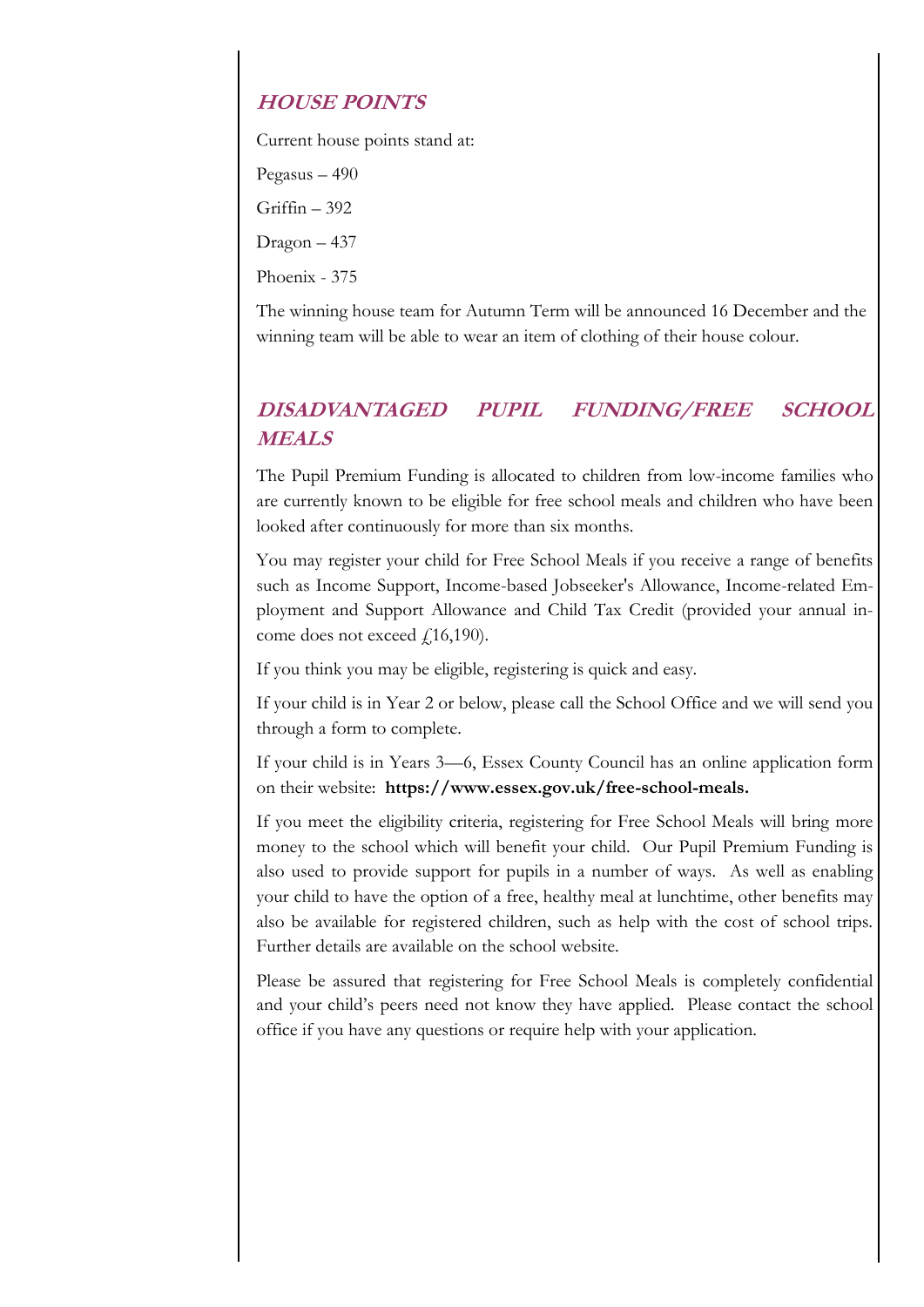#### **RUNNYMEDE SWIM SCHOOL**

Please note that although we are unable to endorse the club, Runnymede Swim School has asked us to share the following link with our parents and carers: [www.runnymedeswimmingclub.com.](http://www.runnymedeswimmingclub.com) 

# **FREE VIRTUAL SESSIONS FOR PARENTS – KEEP-ING CHILDREN SAFE ONLINE**

Schools charity LGfL is offering free parent drop-ins on Facebook during December to help parents keep children safe online. There will be key info, top tips, conversation starters, advice on parental controls, the chance to ask questions, and special guests including Internet Matters and Parentzone. Please see the following link: [facebook.com/LGfLDigiSafe](https://lnks.gd/l/eyJhbGciOiJIUzI1NiJ9.eyJidWxsZXRpbl9saW5rX2lkIjoxMDYsInVyaSI6ImJwMjpjbGljayIsImJ1bGxldGluX2lkIjoiMjAyMDEyMTQuMzE5ODgzMjEiLCJ1cmwiOiJodHRwczovL3d3dy5mYWNlYm9vay5jb20vbGdmbGRpZ2lzYWZlIn0.8sqdAA961K0eoVdKJD77Wy2p197t5JrN06FxUSiWTZ8/s/954884172/)

### **REMINDERS**

**Herewith some reminders—please take note:**

#### **SOCIAL DISTANCING / MASKS**

A reminder that parents and carers should not approach or speak with members of staff at the gate at the beginning or end of the day unless they are wearing a mask. If a mask is not being worn, then parents /carers will need to telephone the school office during opening hours.

### **CONTACT DETAILS**

It is very important that all parents and carers keep the school updated of ALL changes in their contact details.

You will need to complete a new contact detail form if your details do change; please call or e-mail the school office if you need a copy of the form to complete.

### **CHILDREN BRINGING IN ITEMS FROM HOME**

Please be reminded that children should not bring items from home into school, unless it is their packed lunch, water bottle or school bag on a Friday. This includes items they wish to give to other children.

### **PARENTPAY / SCHOOL DINNERS**

Could all parents and carers please ensure that their ParentPay account for school dinners is kept up to date and in funds before selecting school dinners.